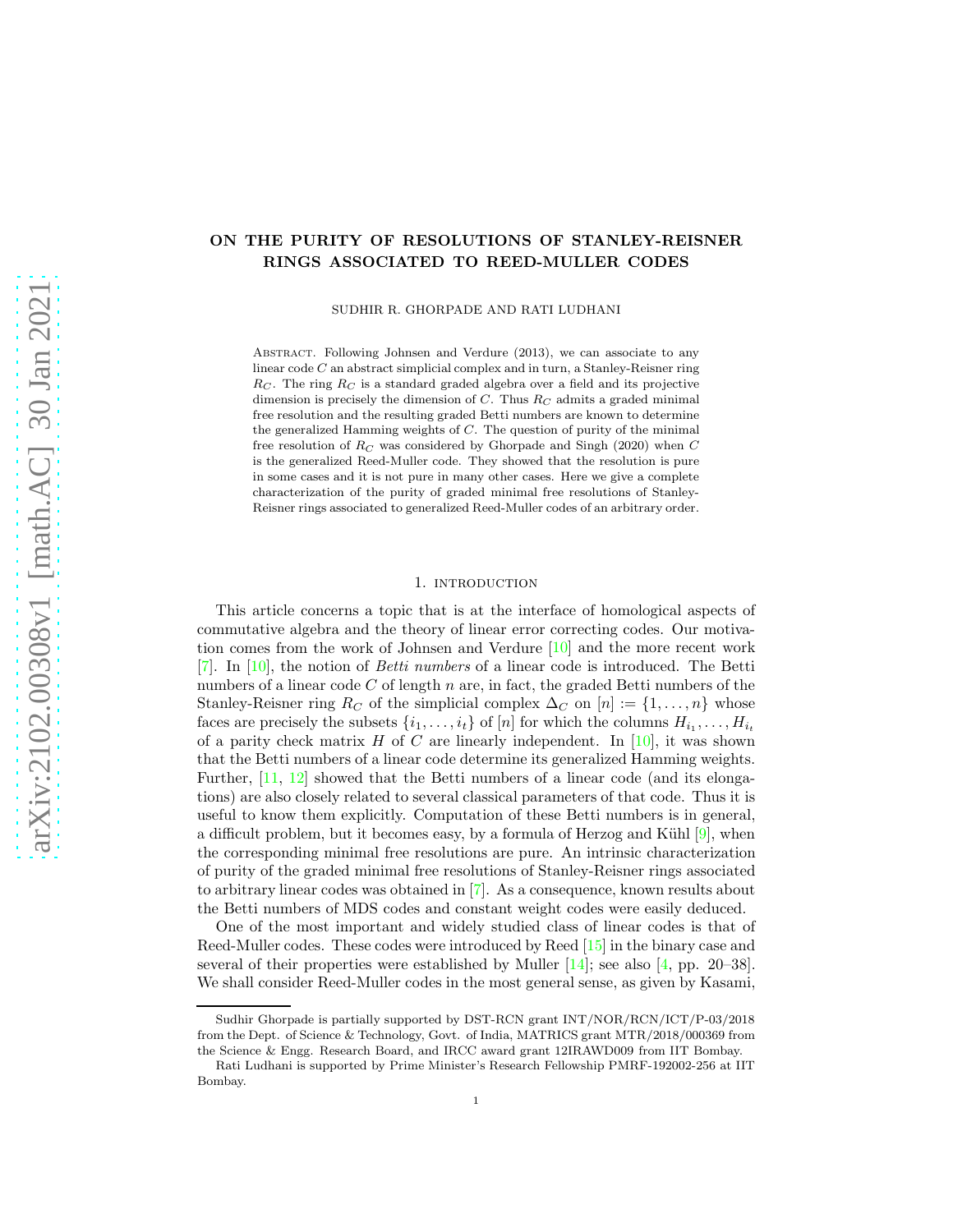Lin and Peterson [\[13\]](#page-7-8) and by Delsarte, Goethals, and MacWilliams [\[5\]](#page-7-9). Generalized Hamming weights of (generalized) Reed-Muller codes are explicitly known, thanks to the work of Heijnen and Pellikaan  $[8]$  (see also  $[2]$  and  $[3]$ ). It is, therefore, natural, to ask for an explicit determination of the Betti numbers of Reed-Muller codes. The problem would be tractable if we know when the graded minimal free resolutions of Stanley-Reisner rings of simplicial complexes corresponding to Reed-Muller codes are pure. This question about purity was considered in [\[7\]](#page-7-1) and an answer was provided in many, but not all, cases. In this article we build upon the work in [\[7\]](#page-7-1) and complete it to give a characterization of purity of graded minimal free resolutions of Stanley-Reisner rings associated to arbitrary Reed-Muller codes.

This paper is organized as follows. In Section [2,](#page-1-0) we review (generalized) Reed-Muller codes and discuss their properties that are relevant for us. Next, in Section [3,](#page-4-0) the notion of purity of a minimal free resolution is recalled and some key results in [\[7\]](#page-7-1) such as the intrinsic characterization mentioned above and results about the purity or non-purity of resolutions corresponding to Reed-Muller codes are stated. Our main result on a characterization of purity of free resolutions of Stanley-Reisner rings associated to Reed-Muller codes is also proved here. As a corollary, we give a characterization of Reed-Muller codes that are MDS codes.

## 2. Reed-Muller codes

<span id="page-1-0"></span>Standard references for (generalized) Reed-Muller codes are the book of Assmus and Key [\[1\]](#page-7-13) (especially, Chapter 5) and the seminal paper of Delsarte, Goethals, and MacWilliams [\[5\]](#page-7-9). Let us begin by setting some basic notation and terminology.

Fix throughout this paper a prime power q and a finite field  $\mathbb{F}_q$  with q elements. Let *n*, *k* be integers with  $1 \leq k \leq n$ . We write  $[n, k]_q$ -code to mean a q-ary linear code of length n and dimension k, i.e., a k-dimensional  $\mathbb{F}_q$ -linear subspace of  $\mathbb{F}_q^n$ . If the minimum distance of an  $[n, k]_q$ -code is d, then it may be referred to as an  $[n, k, d]_q$ -code. If C is an  $[n, k, d]_q$ -code, then the elements of C of Hamming weight d will be referred to as the *minimum weight codewords* of C. An  $[n, k]_q$ -code is said to be *nondegenerate* if it is not contained in a coordinate hyperplane of  $\mathbb{F}_q^n$ . We denote by N the set of nonnegative integers.

Let  $m, r$  be integers such that  $m \geq 1$  and  $0 \leq r \leq m(q-1)$ . Define

$$
V_q(r,m) := \{ f \in \mathbb{F}_q[X_1,\ldots,X_m] : \deg(f) \le r \text{ and } \deg_{X_i}(f) < q \text{ for } i = 1,\ldots,m \}.
$$

Note that  $V_q(r,m)$  is a  $\mathbb{F}_q$ -linear subspace of the polynomial ring  $\mathbb{F}_q[X_1,\ldots,X_m]$ . Fix an ordering  $P_1, \ldots, P_{q^m}$  of the elements of  $\mathbb{F}_q^m$  and consider the evaluation map

<span id="page-1-2"></span>(1) 
$$
Ev: V_q(r,m) \to \mathbb{F}_q^{q^m} \text{ defined by } f \mapsto c_f := (f(\mathsf{P}_1), \dots, f(\mathsf{P}_{q^m})).
$$

Clearly, Ev is a linear map and its image is a nondegenerate linear code of length  $q^m$ ; this code is called the *(generalized) Reed-Muller code of order* r, and it is denoted by  $\mathcal{RM}_q(r,m)$ . The dimension of  $\mathcal{RM}_q(r,m)$  is given by the following formula that can be found in Assmus and Key  $[1,$  Theorem 5.4.1]:

<span id="page-1-1"></span>(2) 
$$
\dim \mathcal{RM}_q(r,m) = \sum_{s=0}^r \sum_{i=0}^m (-1)^i \binom{m}{i} \binom{s-iq+m-1}{s-iq}.
$$

In [\[7,](#page-7-1) eq. (13)], a somewhat simpler formula for the dimension is stated (without proof). It is not difficult to derive it from [\(2\)](#page-1-1). However, we give an independent and direct proof of the simpler formula below.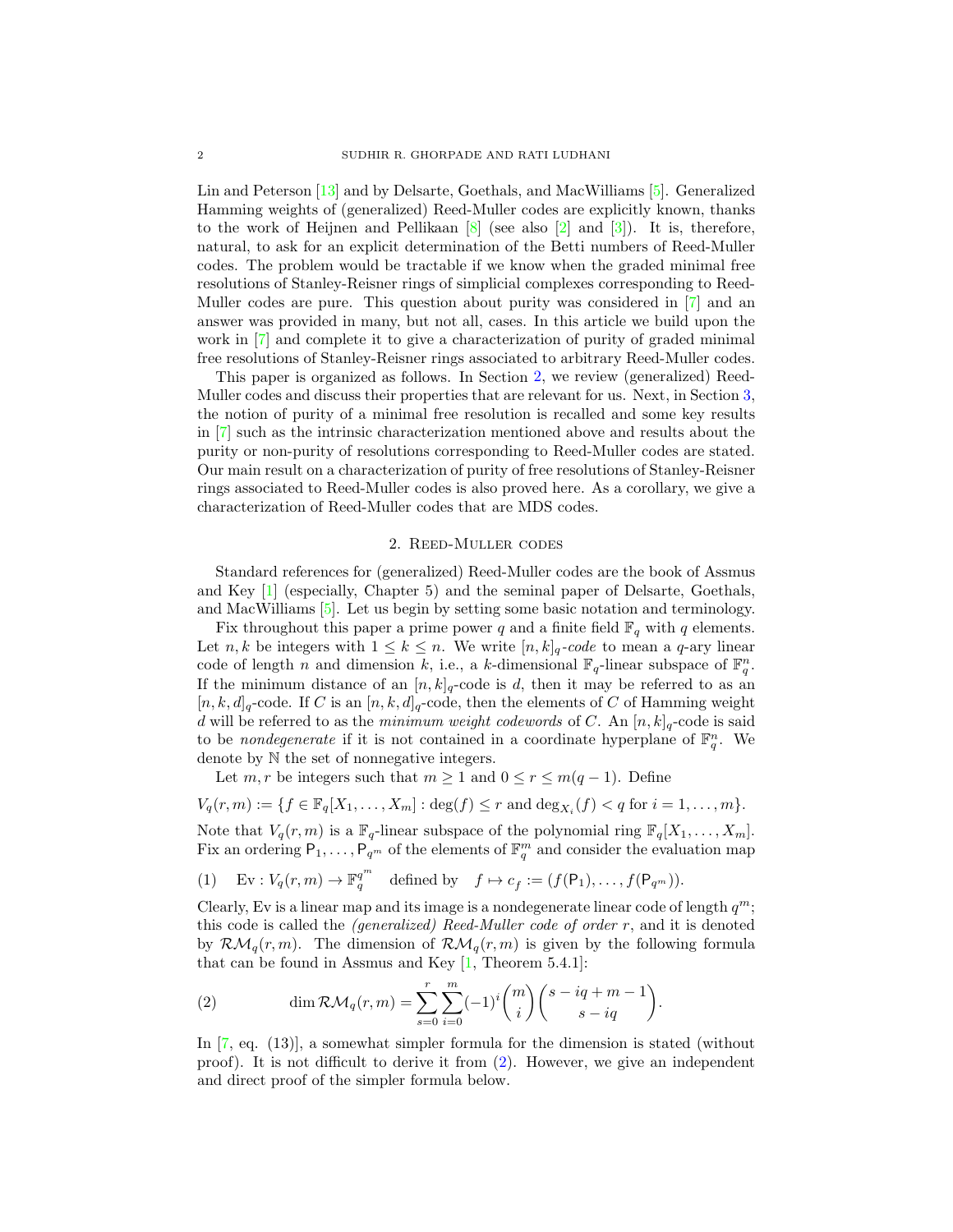<span id="page-2-1"></span>**Lemma 1.** Let  $m, r$  be integers such that  $m \geq 1$  and  $0 \leq r \leq m(q-1)$ . Then

<span id="page-2-0"></span>(3) 
$$
\dim \mathcal{RM}_q(r,m) = \sum_{i=0}^m (-1)^i \binom{m}{i} \binom{m+r-iq}{m}.
$$

*Proof.* It is well-known that the map Ev given by [\(1\)](#page-1-2) is injective. This follows, for instance, from [\[6,](#page-7-14) Lemma 2.1]. Also, if  $E := \{(v_1, ..., v_m) \in \mathbb{N}^m : v_1 + ... + v_m \le r\},\$ then it is easily seen that a basis of  $V_q(r, m)$  is given by

$$
B := \{X_1^{v_1} \cdots X_m^{v_m} : (v_1, \ldots, v_m) \in E \text{ and } 0 \le v_j < q \text{ for } 1 \le j \le m\}.
$$

Let  $E_j := \{(v_1, \ldots, v_m) \in E : v_j \geq q\}$  for  $1 \leq j \leq m$ . The set B is clearly in bijection with  $E \setminus (E_1 \cup \cdots \cup E_m)$ . It is elementary and well-known that  $|E| = {m+r \choose m}$ . By changing  $v_j$  to  $v'_j = v_j - q$ , we also see that  $|E_j| = {m+r-q \choose m}$  for  $1 \le j \le m$ , and more generally,  $|E_{j_1} \cap \cdots \cap E_{j_i}| = \binom{m+r-iq}{m}$  for  $1 \leq j_1 < \cdots < j_i \leq m$ . It follows that dim  $\mathcal{RM}_q(r,m) = \dim V_q(r,m) = |B|$ , and this is equal to

$$
|E| - |E_1 \cup \cdots \cup E_m| = {m+r \choose m} - \sum_{i=1}^m (-1)^{i-1} \sum_{1 \le j_1 < \cdots < j_i \le m} |E_{j_1} \cap \cdots \cap E_{j_i}|
$$
  
=  ${m+r \choose m} - \sum_{i=1}^m (-1)^{i-1} {m \choose i} {m+r-iq \choose m}.$ 

The last expression is clearly equal to the desired formula in  $(3)$ .

<span id="page-2-3"></span>**Remark 2.** In case  $0 \le r < q$ , formula [\(3\)](#page-2-0) simplifies to dim  $\mathcal{RM}_q(r,m) = \binom{m+r}{m}$ . This can also be seen by noting that the set  $E_j$  in the proof above is empty for each  $j = 1, \ldots, m$  when  $r < q$ . On the other hand, if  $r = m(q - 1)$ , then the map Ev given by [\(1\)](#page-1-2) is also surjective. To see this, write  $P_{\nu} = (a_{\nu 1}, \dots, a_{\nu m})$  and consider

<span id="page-2-5"></span>(4) 
$$
F_{\nu}(X_1,\ldots,X_m):=\prod_{j=1}^m\left(1-(X_j-a_{\nu j})^{q-1}\right) \text{ for } \nu=1,\ldots,q^m.
$$

Note that for any  $\nu \in \{1, \ldots, q^m\}$ , the polynomial  $F_{\nu}$  is in  $V_q(m(q-1), m)$  and it has the property that  $F_{\nu}(\mathsf{P}_{\nu}) = 1$  and  $F_{\nu}(\mathsf{P}_{\mu}) = 0$  for any  $\mu \in \{1, ..., q^m\}$  with  $\mu \neq \nu$ . Hence any  $\lambda = (\lambda_1, \ldots, \lambda_{q^m}) \in \mathbb{F}_q^{q^m}$  can be written as  $\lambda = \text{Ev}(F)$ , where  $F = \lambda_1 F_1 + \cdots + \lambda_{q^m} F_{q^m}$ . It follows that  $\mathcal{RM}_q(m(q-1), m) = \mathbb{F}_q^{q^m}$ . In particular, Lemma [1](#page-2-1) yields the following curious identity:

$$
\sum_{i=0}^{m} (-1)^{i} {m \choose i} {m-i)q \choose m} = q^{m}
$$
 or equivalently, 
$$
\sum_{i=0}^{m} (-1)^{i} {m \choose i} {iq \choose m} = (-q)^{m}.
$$

It may be interesting to obtain a direct proof of the above identity.

We now recall the following important result about the minimum distance and the minimum weight codewords of Reed-Muller codes.

<span id="page-2-4"></span>**Proposition 3.** Let  $m, r$  be integers such that  $m \geq 1$  and  $0 \leq r \leq m(q-1)$ . Then *there are unique*  $t, s \in \mathbb{N}$  *such that* 

<span id="page-2-2"></span>.

<span id="page-2-6"></span>(5) 
$$
r = t(q-1) + s \quad and \quad 0 \le s \le q-2.
$$

*With* t, s as above, the minimum distance of  $\mathcal{RM}_q(r,m)$  is given by

$$
(6) \t\t d = (q - s)q^{m-t-1}
$$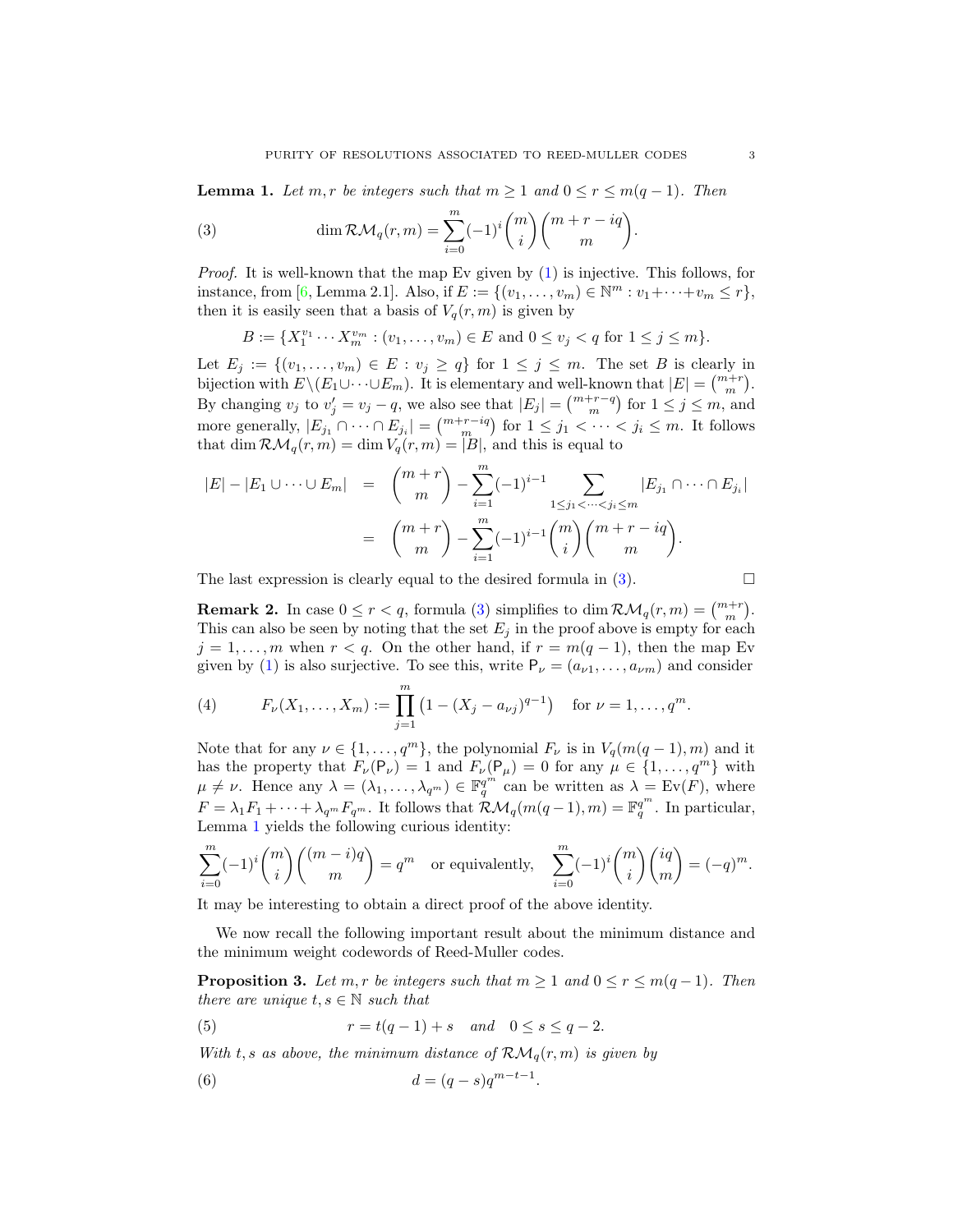*Further, if*  $f \in V_q(r, m)$  *is given by* 

<span id="page-3-0"></span>(7) 
$$
f(X_1,\ldots,X_m)=\omega_0\prod_{i=1}^t\left(1-(X_i-\omega_i)^{q-1}\right)\prod_{j=1}^s(X_{t+1}-\omega'_j)
$$

*where*  $\omega_0, \omega_1, \ldots, \omega_t \in \mathbb{F}_q$  *with*  $\omega_0 \neq 0$  *and*  $\omega'_1, \ldots, \omega'_s$  *are any distinct elements of*  $\mathbb{F}_q$ , then  $Ev(f)$  *is a minimum weight codeword of*  $\mathcal{RM}_q(r,m)$ *. Moreover, every minimum weight codeword of*  $\mathcal{RM}_q(r,m)$  *is of the form*  $Ev(q)$ *, where g is obtained from a polynomial of the form* [\(7\)](#page-3-0) *by substituting for*  $X_1, \ldots, X_{t+1}$  *any*  $(t + 1)$ *linearly independent linear forms in*  $\mathbb{F}_q[X_1, \ldots, X_m]$ *.* 

*Proof.* The formula in [\(6\)](#page-2-2) follows from [\[5,](#page-7-9) Theorem 2.6.1] and [\[13,](#page-7-8) Theorem 5]. The assertion about the minimum weight codewords is proved in [\[5,](#page-7-9) Theorem 2.6.3].  $\Box$ 

We end this section by observing that the Reed-Muller code  $\mathcal{RM}_q(r,m)$  is a particularly nice code when  $m$  is small or when  $r$  is either very small or very large.

<span id="page-3-2"></span>**Lemma 4.** Let  $m, r$  be integers such that  $m \geq 1$  and  $0 \leq r \leq m(q-1)$ . Then  $\mathcal{RM}_q(r,m)$  *is an MDS code in each of the following cases: (i)*  $m = 1$ *, (ii)*  $r = 0$ *,*  $(iii)$   $r = m(q - 1)$ *, and (iv)*  $r = m(q - 1) - 1$ *.* 

*Proof.* (i) if  $0 \leq r \leq q$ , then in view of Remark [2](#page-2-3) and Proposition [3,](#page-2-4) we see that  $\mathcal{RM}_q(r,1)$  is a  $[q, r+1, q-r]_q$ -code, and hence it is an MDS code.

(ii) Clearly,  $\mathcal{RM}_q(0,m)$  is the 1-dimensional code of length  $q^m$  spanned by the all-1 vector, and this is evidently an MDS code.

(iii) From Remark [2,](#page-2-3)  $\mathcal{RM}_q(m(q-1), m) = \mathbb{F}_q^{q^m}$ , which is obviously an MDS code. (iv) Suppose  $r = m(q-1) - 1$ . We will show that

<span id="page-3-1"></span>(8) 
$$
\mathcal{RM}_q(r,m) = \Lambda
$$
, where  $\Lambda := \{(\lambda_1, ..., \lambda_{q^m}) \in \mathbb{F}_q^{q^m} : \lambda_1 + \cdots + \lambda_{q^m} = 0\}$ .

This would imply that  $\mathcal{RM}_q(r,m)$  is a  $[q^m, q^m-1, 2]_q$ -code, and hence an MDS code. To prove [\(8\)](#page-3-1), first note that the monomial  $X_1^{q-1} \cdots X_m^{q-1}$  is in  $V_q(m(q-1), m)$ , but not in the subspace  $V_q(r, m)$ . Since we have seen in Remark [2](#page-2-3) that Ev gives an isomorphism of  $V_q(m(q-1), m)$  onto  $\mathbb{F}_q^{q^m}$ , it follows that  $\dim_{\mathbb{F}_q} V_q(r, m) \leq q^m - 1$ . Hence it suffices to show that  $\Lambda \subseteq \mathcal{RM}_q(r,m)$ . To this end, we assume without loss of generality that the ordering  $P_1, \ldots, P_{q^m}$  of points of  $\mathbb{F}_q^m$  is such that  $P_1$  is the origin. For  $1 \leq \nu \leq q^m$ , consider the polynomial  $F_{\nu}$  given by [\(4\)](#page-2-5), and write

$$
F_{\nu} = H + G_{\nu}
$$
, where  $H := F_1 = \prod_{j=1}^{m} (1 - X_j^{q-1})$  and  $G_{\nu} := F_{\nu} - H$ .

Note that  $G_{\nu} \in V_q(r,m)$  for each  $\nu = 1, \ldots, q^m$ . Also,  $H(\mathsf{P}_1) = 1$  and  $H(\mathsf{P}_{\mu}) = 0$ for  $2 \leq \mu \leq q^m$ . So in view of the properties of  $F_{\nu}$  noted in Remark [2,](#page-2-3) we see that  $G_1(\mathsf{P}_1) = 0$  while  $G_\nu(\mathsf{P}_1) = -1$  and  $G_\nu(\mathsf{P}_\nu) = 1$  for  $2 \leq \nu \leq q^m$ , and moreover,  $G_{\nu}(\mathsf{P}_{\mu})=0$  for  $2 \leq \nu, \mu \leq q^m$  with  $\nu \neq \mu$ . Thus given any  $\lambda = (\lambda_1, \ldots, \lambda_{q^m}) \in \Lambda$ , the polynomial  $G := \sum_{\lambda=1}^{q^m} \lambda_{\nu} G_{\nu} \in V_q(r, m)$  and  $Ev(G) = \lambda$ . This proves [\(8\)](#page-3-1).  $\Box$ 

**Remark 5.** In  $[7, pp. 8-9]$ , the results in Lemma [4,](#page-3-2) especially (iv), were deduced by appealing to the structure of duals of Reed-Muller codes. Here we have chosen to give a more direct and elementary proof. We remark also that the converse of the result in Lemma [4](#page-3-2) is true. An indirect proof of this is given later; see Corollary [11.](#page-7-15)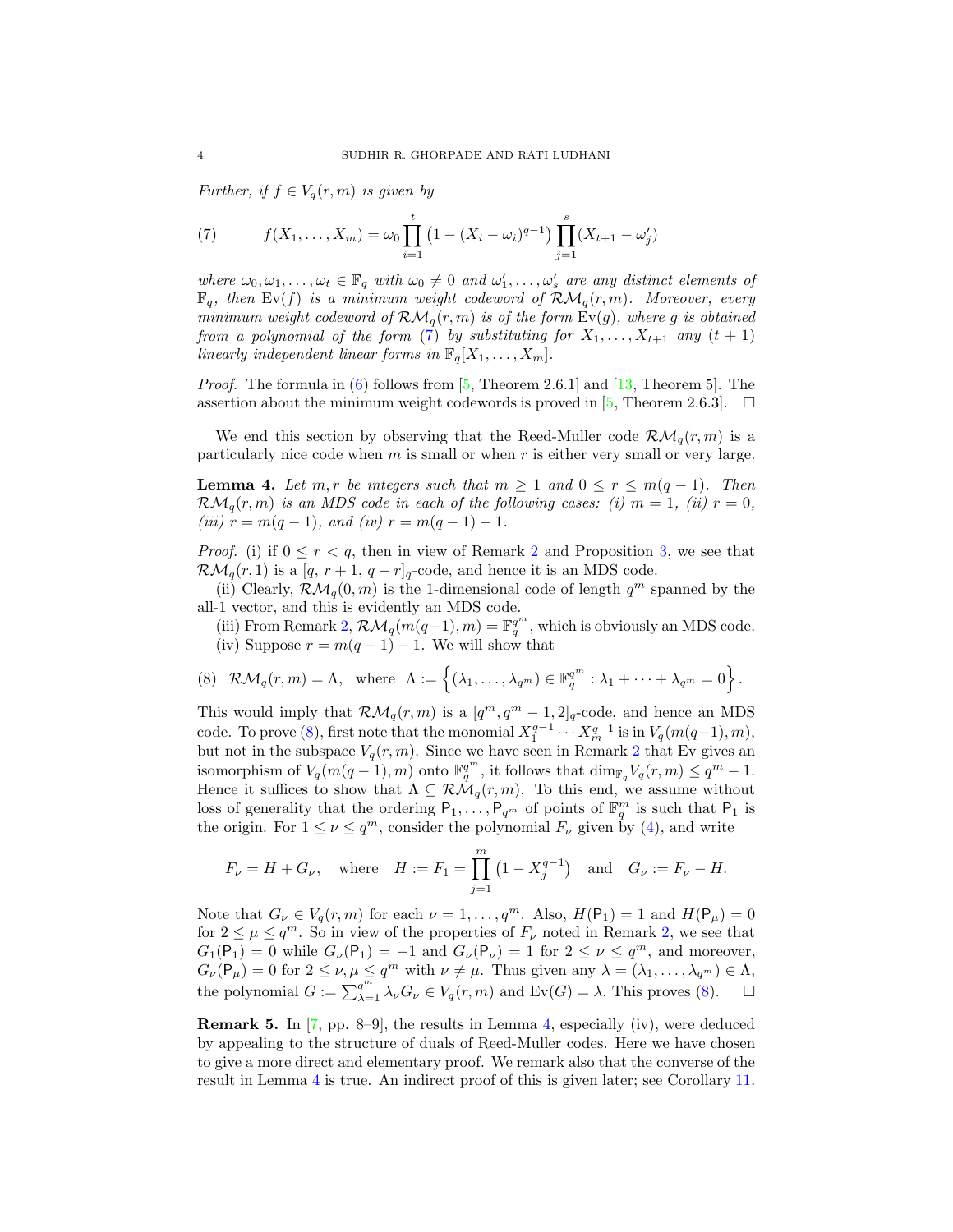#### 3. Characterizations of Purity

<span id="page-4-0"></span>Let  $n, k \in \mathbb{N}$  with  $1 \leq k \leq n$  and let C be an  $[n, k]_q$ -code. We have explained in the Introduction how one can associate an abstract simplicial complex  $\Delta_C$  to C. Note that this complex is independent of the choice of a parity check matrix of C. Let  $R := \mathbb{F}_q[x_1, \ldots, x_n]$  denote the polynomial ring in n variables over  $\mathbb{F}_q$ and let  $I_C$  denote the ideal of R generated by the monomials  $x_{i_1} \cdots x_{i_t}$  where  $\{i_1, \ldots, i_t\}$  vary over non-faces, i.e., over subsets of  $[n] := \{1, \ldots, n\}$  that are not in  $\Delta_C$ . The Stanley-Reisner ring  $R_C$  corresponding to  $\Delta_C$  (with the base field  $\mathbb{F}_q$ ) is, by definition, the quotient  $R/I<sub>C</sub>$ . We call  $R<sub>C</sub>$  the *Stanley-Reisner ring* associated to C. Clearly,  $R_C$  is a standard graded  $\mathbb{F}_q$ -algebra and as noted in [\[7,](#page-7-1) §1],  $R_C$  is Cohen-Macaulay and it admits an N-graded minimal free resolution of the form

<span id="page-4-1"></span>(9) 
$$
F_k \longrightarrow F_{k-1} \longrightarrow \cdots \longrightarrow F_1 \longrightarrow F_0 \longrightarrow R_{\Delta} \longrightarrow 0
$$

where  $F_0 = R$  and each  $F_i$  is a graded free R-module of the form

(10) 
$$
F_i = \bigoplus_{j \in \mathbb{Z}} R(-j)^{\beta_{i,j}} \quad \text{for } i = 0, 1, \dots, k.
$$

The nonnegative integers  $\beta_{i,j}$  thus obtained are called the *Betti numbers* of C. The resolution [\(9\)](#page-4-1) is said to be *pure* of type  $(d_0, d_1, \ldots, d_k)$  if for each  $i = 0, 1, \ldots, k$ , the Betti number  $\beta_{i,j}$  is nonzero if and only if  $j = d_i$ . If, in addition,  $d_1, \ldots, d_k$ are consecutive, then the resolution is said to be *linear*. We remark that the Betti numbers  $\beta_{i,j}$  as well as the properties of purity and linearity depend only on C and they are independent of the choice of a minimal free resolution of  $R_C$ .

The result below is due to Johnsen and Verdure [\[10\]](#page-7-0); see also [\[7,](#page-7-1) Corollary 3.9].

<span id="page-4-3"></span>**Proposition 6.** Let C be an  $[n, k]_q$ -code. Then C is an MDS code if and only if C *is nondegenerate and every* N*-graded minimal free resolution of* R<sup>C</sup> *is linear.*

We will now recall the intrinsic characterization of purity given in [\[7\]](#page-7-1) and alluded to in the Introduction. But first, we review some relevant terminology about codes.

Let n, k and C be as above. By a *subcode* of C we mean a  $\mathbb{F}_q$ -linear subspace of C. Given a subcode D of C, the *support* of D and the *weight* of D are defined by  $Supp(D) := \{i \in [n] : \exists (c_1, \ldots, c_n) \in D \text{ with } c_i \neq 0\} \text{ and } wt(D) := |\text{Supp}(D)|.$ Given any  $c \in C$ , we often denote by  $\text{Supp}(c)$  and  $\text{wt}(c)$  the support of  $\langle c \rangle$  and the weight of  $\langle c \rangle$ , respectively, where  $\langle c \rangle$  denotes the subcode of C spanned by c. For  $1 \leq i \leq k$ , the *i*<sup>th</sup> generalized Hamming weight of C is defined by

 $d_i(C) := \min \{ \text{wt}(D) : D \text{ a subcode of } C \text{ with } \dim D = i \}.$ 

It is well-known that  $d_1(C)$  is the minimum distance of C and  $d_i(C) < d_{i+1}(C)$  for  $1 \leq i \leq k$ . Note that C is nondegenerate if and only if  $d_k(C) = n$ . An *i*-dimensional subcode D of C is said to be i*-minimal* if its support is minimal among the supports of all *i*-dimensional subcodes of C, i.e.,  $\text{Supp}(D') \nsubseteq \text{Supp}(D)$  for any *i*-dimensional subcode  $D'$  of C, with  $D' \neq D$ .

We are now ready to state (an equivalent version of) the intrinsic characterization of purity given in [\[7,](#page-7-1) Theorem 3.6].

<span id="page-4-2"></span>**Proposition 7.** Let C be an  $[n, k]_q$ -code and let  $d_1 < \cdots < d_k$  be its generalized *Hamming weights. Also, let*  $R_C$  *be the Stanley-Reisner ring associated to* C. Then *every* N-graded minimal free resolution of  $R_C$  is not pure if and only if there exists *an*  $i \in \{1, \ldots, k\}$  *and an i-minimal subcode*  $D_i$  *of*  $C$  *such that*  $wt(D_i) > d_i$ *.*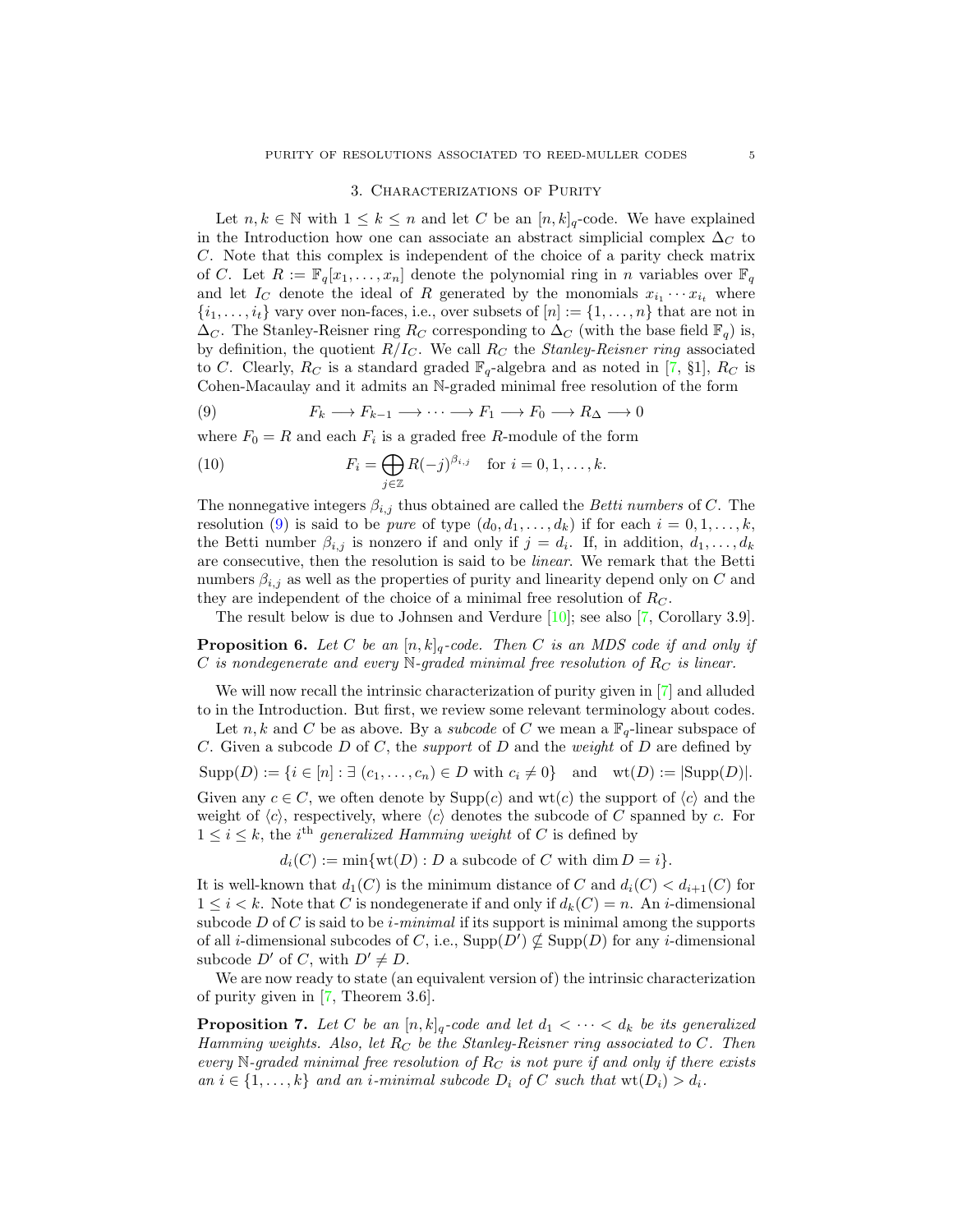We summarize below the results in [\[7\]](#page-7-1) about the purity and non-purity of graded minimal free resolutions of Stanley-Reisner ring associated to Reed-Muller codes.

<span id="page-5-0"></span>**Proposition 8.** *Let*  $m, r$  *be integers such that*  $m \geq 1$  *and*  $0 \leq r \leq m(q-1)$ *. Also, let* t, s *be unique nonnegative integers satisfying* [\(5\)](#page-2-6)*. Then every* N*-graded minimal free resolution of the Stanley-Reisner ring associated to*  $\mathcal{R}M_q(r,m)$  *is* 

- (i) *pure* if  $r = 1$ ,
- (ii) *not pure if*  $q = 2, m \ge 4$ *, and*  $1 < r \le m 2$ *, and*
- (iii) *not pure if*  $m \geq 2, 1 < r < m(q-1) 1,$  and  $s \neq 1$ .

*Proof.* The assertion in (i) is proved in [\[7,](#page-7-1) Theorem 4.1], while the assertions in (ii) and (iii) are proved in [\[7,](#page-7-1) Proposition 4.4] and [7, Theorem 4.11], respectively.  $\square$ 

The values of  $q, m, r$  not covered by (i)–(iv) in Lemma [4](#page-3-2) and (i)–(iii) in Proposi-tion [8](#page-5-0) are precisely  $q \ge 3$ ,  $m \ge 2$ , and  $r = q$ ,  $2q - 1, \ldots, (m - 1)q - (m - 2)$ , except that  $(m-1)q - (m-2)$  is excluded if  $q = 3$ . This is taken care of by the following.

<span id="page-5-3"></span>**Lemma 9.** Let  $m, r$  be integers such that  $m \geq 2$  and  $1 < r < m(q-1) - 1$ . Also *let*  $t, s$  *be unique integers satisfying* [\(5\)](#page-2-6)*.* Assume that  $q \geq 3$  *and also that*  $s = 1$ *. Then every* N*-graded minimal free resolution of the Stanley-Reisner ring associated to the Reed-Muller code*  $\mathcal{R}M_q(r,m)$  *is not pure.* 

*Proof.* The conditions on m, r and our assumptions imply that  $1 \le t \le m-1$  and moreover if  $q = 3$ , then  $1 \le t \le m - 2$ . Also note that by Proposition [3,](#page-2-4) the minimum distance of  $\mathcal{R}M_q(r,m)$  is given by  $d = (q-1)q^{m-t-1}$ . We will divide the proof in two cases according as  $q > 3$  and  $q = 3$ .

**Case 1.**  $q > 3$ .

Write  $\mathbb{F}_q = {\omega_1, \ldots, \omega_q}$ , and let  $\omega'_1, \omega'_2$  be two distinct elements of  $\mathbb{F}_q$ . Define

$$
Q(X_1, \ldots, X_m) := \left( \prod_{i=1}^{t-1} (X_i^{q-1} - 1) \right) \left( \prod_{j=3}^q (X_t - \omega_j) \right) \left( \prod_{k=1}^2 (X_{t+1} - \omega'_k) \right).
$$

Then deg(Q) =  $(t-1)(q-1) + (q-2) + 2 = (t-1)(q-1) + q = t(q-1) + 1 = r$ , and thus  $Q \in V_q(r, m)$ . For  $i = 1, 2$ , let

 $A_i := \{ \mathbf{a} = (a_1, \dots, a_m) \in \mathbb{F}_q^m : a_1 = \dots = a_{t-1} = 0, \ a_t = \omega_i \text{ and } a_{t+1} \notin \{\omega'_1, \omega'_2\} \}$ . Then Supp $(c_{\Omega}) = A_1 \cup A_2$ . Observe that  $A_1$  and  $A_2$  are disjoint. Consequently,

$$
\text{wt}(c_Q) = 2(q-2)q^{m-t-1} \quad \text{and therefore} \quad \text{wt}(c_Q) > d = (q-1)q^{m-t-1},
$$

where the last inequality follows since  $q > 3$ . Thus  $c_Q$  is not a minimum weight codeword. We claim that the 1-dimensional subcode  $\langle c_Q \rangle$  is 1-minimal. This claim together with Proposition [7](#page-4-2) would imply the desired result. To prove the claim, assume the contrary. Thus, suppose there is  $F \in V_q(r, m)$ , such that  $c_F$  is a minimum weight codeword of  $\mathcal{RM}_q(r,m)$  and  $\text{Supp}(c_F) \subsetneq \text{Supp}(c_Q)$ . By Proposition [3,](#page-2-4) F must be of the form

<span id="page-5-1"></span>(11) 
$$
F(X_1, ..., X_m) = \omega_0 \left( \prod_{i=1}^t (1 - L_i^{q-1}) \right) (L_{t+1} - \omega)
$$

for some linearly independent linear polynomials  $L_1, \ldots, L_{t+1}$  in  $\mathbb{F}_q[X_1, \ldots, X_m]$ and some  $\omega_0, \omega \in \mathbb{F}_q$  with  $\omega_0 \neq 0$ . Note that  $\text{Supp}(c_F) = A'$ , where

<span id="page-5-2"></span>(12)  $A' := \{ \mathbf{a} = (a_1, \dots, a_m) \in \mathbb{F}_q^m : L_i(\mathbf{a}) = 0 \text{ for } 1 \le i \le t \text{ and } L_{t+1}(\mathbf{a}) \ne \omega \}$ .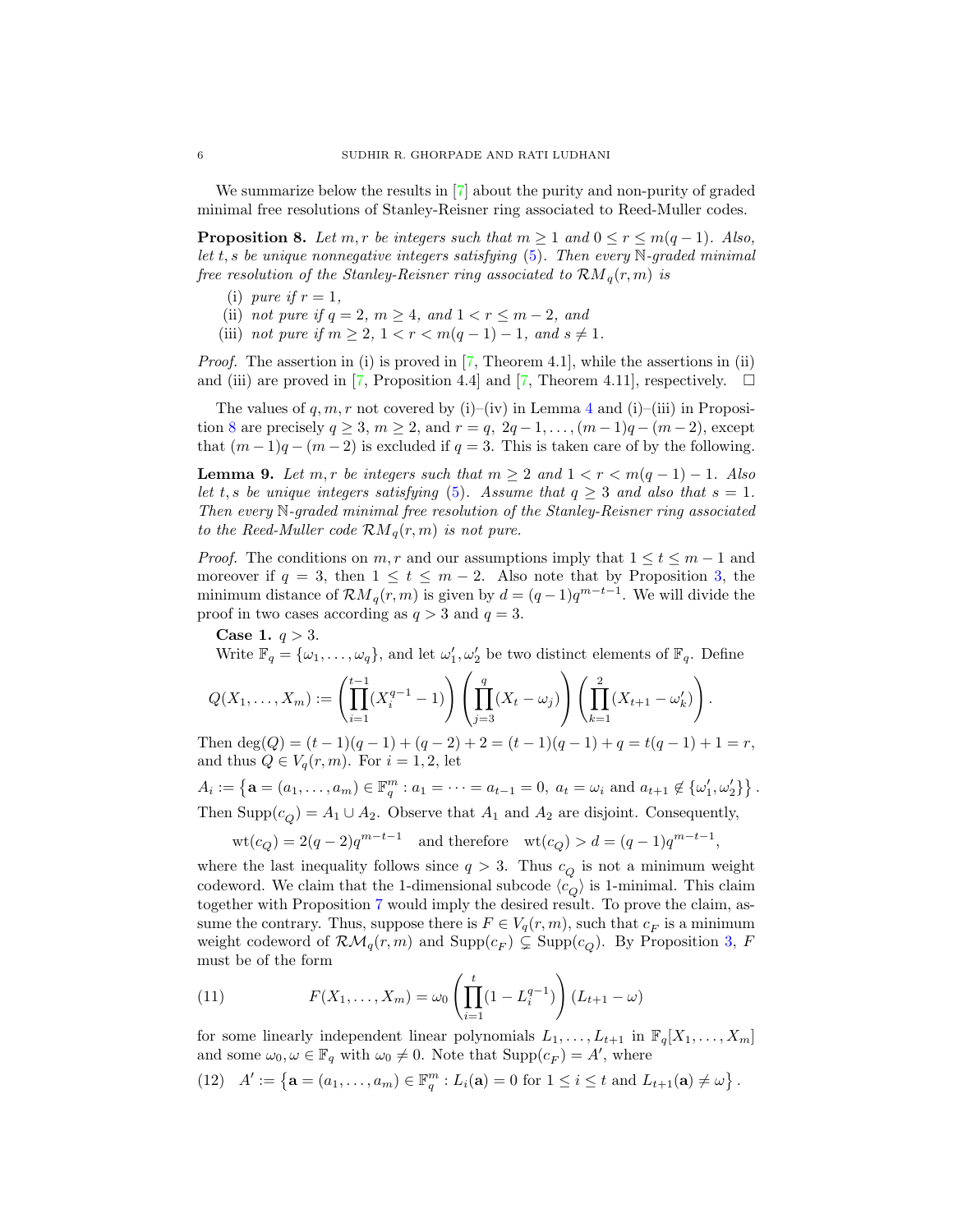Since  $\text{Supp}(c_F) \subset \text{Supp}(c_Q)$ , we obtain  $A' \subset A_1 \cup A_2$ . We now assert that  $A'$ is disjoint from one of the  $A_i$ . Indeed, if the assertion were not true, then we can choose  $P_i \in A' \cap A_i$  for  $i = 1, 2$ . Write  $b_i := L_{t+1}(P_i)$  for  $i = 1, 2$ . Since  $P_i \in A'$ , we see that  $b_i \neq \omega$  for  $i = 1, 2$ . Now pick  $\lambda \in \mathbb{F}_q$  such that  $\lambda \neq 0, 1$  and  $(1-\lambda)b_1 + \lambda b_2 \neq \omega$  $(1-\lambda)b_1 + \lambda b_2 \neq \omega$  $(1-\lambda)b_1 + \lambda b_2 \neq \omega$ , which is possible because  $q \geq 4$ .<sup>1</sup> Define  $P_{\lambda} := (1-\lambda)P_1 + \lambda P_2$ . Then  $P_{\lambda} \in A'$ , and this contradicts the inclusion  $A' \subset A_1 \cup A_2$  because the  $t<sup>th</sup>$ coordinate of  $P_\lambda$  is neither  $\omega_1$  nor  $\omega_2$ . This proves the above assertion. Thus  $\text{Supp}(c_F) = A' \subseteq A_i$  for some i. But then  $(q-1)q^{m-t-1} \leq (q-2)q^{m-t-1}$ , which is a contradiction. This proves the claim and hence the desired result when  $q > 3$ .

**Case 2.**  $q = 3$ .

In this case  $1 \le t \le m-2$ , as noted earlier. Write  $\mathbb{F}_q = {\omega_1, \omega_2, \omega_3}$ . Define

$$
Q(X_1,\ldots,X_m):=\bigg(\prod_{i=1}^{t-1}(X_i^{q-1}-1)\bigg)(X_t-\omega_3)(X_{t+1}-\omega_3)(X_{t+2}-\omega_3).
$$

Then deg(Q) =  $(t-1)(q-1)+3 = t(q-1)+1 = r$ , since  $q = 3$ , and so  $Q \in V_q(r, m)$ . Let  $E := \{ \mathbf{a} = (a_1, \dots, a_m) \in \mathbb{F}_q^m : a_1 = \dots = a_{t-1} = 0 \},\$ and for  $i = 1, 2$ , let

- $A_i$  := { $\mathbf{a} = (a_1, \ldots, a_m) \in E : a_t = \omega_i \text{ and } a_{t+1}, a_{t+2} \in {\{\omega_1, \omega_2\}}\},$
- $A'_i := \{ \mathbf{a} = (a_1, \dots, a_m) \in E : a_{t+1} = \omega_i \text{ and } a_t, a_{t+2} \in \{\omega_1, \omega_2\} \}, \text{ and}$
- $A''_i := \{ \mathbf{a} = (a_1, \dots, a_m) \in E : a_{t+2} = \omega_i \text{ and } a_t, a_{t+1} \in \{\omega_1, \omega_2\} \}.$

Then  $\text{Supp}(c_Q) = A_1 \cup A_2 = A'_1 \cup A'_2 = A''_1 \cup A''_2$  and  $\text{wt}(c_Q) = 2^3 q^{m-t-2}$ . Note that  $wt(c_Q) > (q-1)q^{m-t-1}$ , since  $q = 3$ . Thus, as in Case 1, it suffices to show that there does not exist any  $F \in V_q(r, m)$  such that  $c_F$  is a minimum weight codeword and  $\text{Supp}(c_F) \subsetneq \text{Supp}(c_Q)$ . Suppose, if possible, there is such F. Then it must be of the form  $(11)$ , and its support is given by the set  $A'$  in  $(12)$ . Now write  $\mathbb{F}_q \setminus \{\omega\} = \{u_1, u_2\}$ , and for  $i = 1, 2$ , let

$$
B_i := \left\{ \mathbf{a} = (a_1, \dots, a_m) \in \mathbb{F}_q^m : L_i(\mathbf{a}) = 0 \text{ for } 1 \le i \le t \text{ and } L_{t+1}(\mathbf{a}) = u_i \right\}.
$$

Note that each  $B_i$  is an affine space (i.e., a translate of a linear subspace) in  $\mathbb{F}_q^m$ and  $\text{Supp}(c_F) = B_1 \cup B_2$ . Thus  $B_1 \cup B_2 \subset A_1 \cup A_2$ . We claim that  $B_1 \subseteq A_i$  for some  $i \in \{1,2\}$ . Indeed, if this were not true, then we can find  $P_i \in B_1 \cap A_i$  for each  $i = 1, 2$ . Since  $q = 3$ , we can choose  $\lambda \in \mathbb{F}_q$  such that  $\lambda \neq 0, 1$ . Consider  $P_{\lambda} := (1 - \lambda)P_1 + \lambda P_2$ . Since  $B_1$  is an affine space,  $P_{\lambda} \in B_1$ . On the other hand, the  $t<sup>th</sup>$  coordinate of  $P_{\lambda}$  is neither  $\omega_1$  nor  $\omega_2$ , and hence  $P_{\lambda} \notin A_1 \cup A_2$ . This contradicts the inclusion  $B_1 \subset A_1 \cup A_2$ , and so the Claim is proved. In a similar manner, we see that  $B_1 \subseteq A'_j$  and  $B_1 \subseteq A''_k$  for some  $j, k \in \{1, 2\}$ . It follows that  $B_1 \subseteq A_i \cap A'_j \cap A''_k$ . But clearly,  $|B_1| = q^{m-t-1}$  and  $|A_i \cap A'_j \cap A''_k| = q^{m-t-2}$ . So we obtain  $q^{m-t-1} \leq q^{m-t-2}$ , which is a contradiction. This completes the proof.  $\Box$ 

We are now ready to prove the main result of this article.

<span id="page-6-1"></span>**Theorem 10.** Let  $m, r \in \mathbb{N}$  be such that  $m \ge 1$  and  $0 \le r \le m(q-1)$ . Then every N*-graded minimal free resolution of the Stanley-Reisner ring associated to the Reed-Muller code*  $\mathcal{RM}_q(r,m)$  *is pure if and only if*  $m = 1$  *or*  $r \leq 1$  *or*  $r \geq m(q-1) - 1$ *.* 

*Proof.* Follows from Lemma [4,](#page-3-2) Proposition [6,](#page-4-3) Proposition [8,](#page-5-0) and Lemma [9.](#page-5-3)  $\Box$ 

<span id="page-6-0"></span><sup>&</sup>lt;sup>1</sup>If  $b_1 = b_2$ , then the only condition on  $\lambda$  is that  $\lambda \neq 0, 1$ , whereas if  $b_1 \neq b_2$ , then it suffices to choose  $\lambda \in \mathbb{F}_q$  such that  $\lambda \neq 0, 1$  and  $\lambda \neq (\omega - b_1)/(b_2 - b_1)$ .